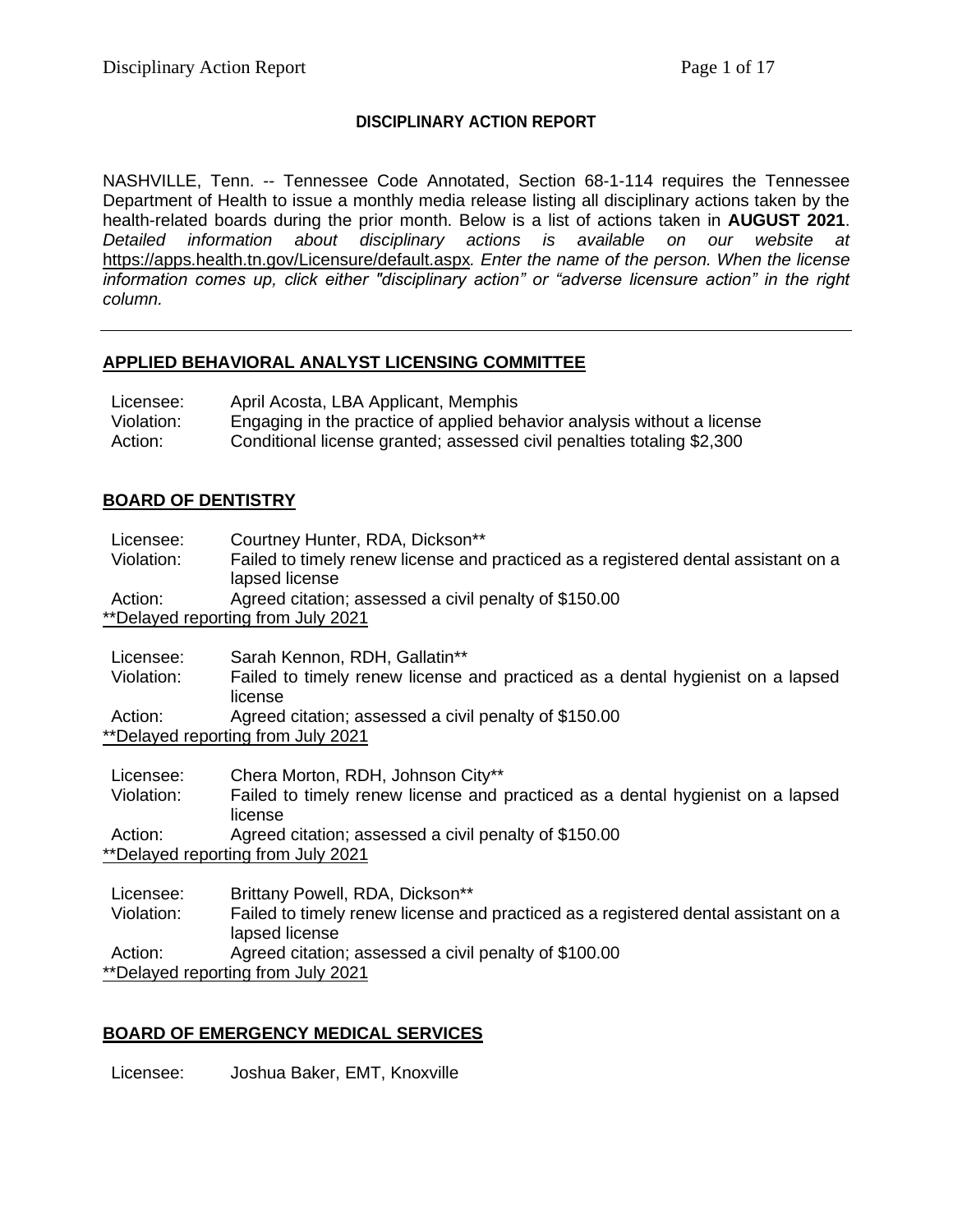- Violation: Violation or attempted violation or assisting in or abetting the violation of or conspiring to violate any of the following: habitual intoxication or personal misuse of any drugs, or the use of intoxicating liquors, narcotics, controlled substance, controlled substance analogues, or other drugs or stimulants in such manner as to adversely affect the delivery, performance, or activities in the care of the patients requiring medical care
- Action: License suspended with terms

Licensee: Hervey Bortters, IV, AEMT, Cordova

- Violation: Violation or attempted violation or assisting in or abetting the violation of or conspiring to violate any of the following: (A) Any provision of this part; (B) Any rule or regulation of the board; and habitual intoxication or personal misuse of any drugs, or the use of intoxicating liquors, narcotics, controlled substance, controlled substance analogues, or other drugs or stimulants in such manner as to adversely affect the delivery, performance, or activities in the care of the patients requiring medical care
- Action: License suspended with terms; suspension stayed; license placed on probation for no less than three years to run concurrent with TnPAP

Licensee: Dillon Callicott, EMT, Knoxville

- Violation: Violation or attempted violation or assisting in or abetting the violation of or conspiring to violate any of the following: habitual intoxication or personal misuse of any drugs, or the use of intoxicating liquors, narcotics, controlled substance, controlled substance analogues, or other drugs or stimulants in such manner as to adversely affect the delivery, performance, or activities in the care of the patients requiring medical care
- Action: License suspended with terms; suspension stayed; license placed on probation for no less than three years to run concurrent with TnPAP

Licensee: Mitchell Dwayne Hawks, EMT, Newport

- Violation: Violation or attempted violation or assisting in or abetting the violation of or conspiring to violate any of the following: (A) Any provision of this part; (B) Any rule or regulation of the board; making false or materially incorrect or inconsistent entries in any patient records or in the records of any ambulance service, health care facility, school, institution, or other workplace location; and performing or attempting emergency care techniques or procedures without proper permission, license, certification, training, medical direction, or otherwise engaging in unethical practices or conduct
- Action: License voluntarily surrendered; terms must be met before applying for reinstatement

Licensee: Jeremy Lancaster, AEMT, Millington

- Violation: Violation or attempted violation or assisting in or abetting the violation of or conspiring to violate any of the following: (A) Any provision of this part; (B) Any rule or regulation of the board; and habitual intoxication or personal misuse of any drugs, or the use of intoxicating liquors, narcotics, controlled substance, controlled substance analogues, or other drugs or stimulants in such manner as to adversely affect the delivery, performance, or activities in the care of the patients requiring medical care
- Action: License suspended with terms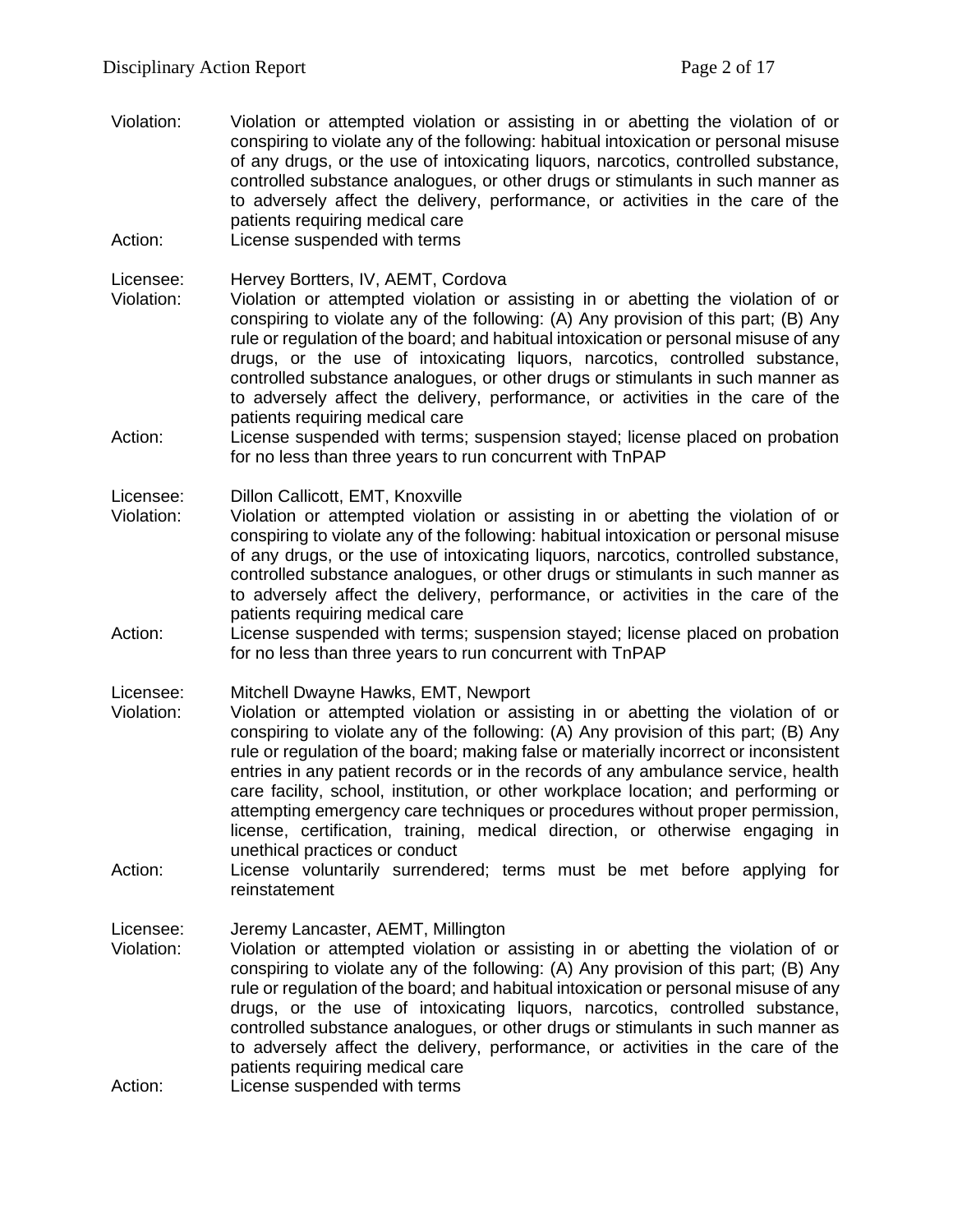Licensee: Melonie Martin, Paramedic, Cedar Hill

- Violation: Violation or attempted violation or assisting in or abetting the violation of or conspiring to violate any of the following: habitual intoxication or personal misuse of any drugs, or the use of intoxicating liquors, narcotics, controlled substance, controlled substance analogues, or other drugs or stimulants in such manner as to adversely affect the delivery, performance, or activities in the care of the patients requiring medical care
- Action: License suspended with terms

Licensee: Michael McCullough, EMT, Lebanon

- Violation: Violation or attempted violation or assisting in or abetting the violation of or conspiring to violate any of the following: (A) Any provision of this part; (B) Any rule or regulation of the board; making false or materially incorrect or inconsistent entries in any patient records or in the records of any ambulance service, health care facility, school, institution, or other workplace location; and performing or attempting emergency care techniques or procedures without proper permission, license, certification, training, medical direction, or otherwise engaging in unethical practices or conduct
- Action: License suspended for nine (9) months; must complete four hours of ethics training, and must instruct four hours of ethics training

Licensee: Christopher Raymond Paschke, Paramedic, Cordova

- Violation: Habitual intoxication or personal misuse of any drugs, or the use of intoxicating liquors, narcotics, controlled substance, controlled substance analogues, or other drugs or stimulants in such manner as to adversely affect the delivery, performance, or activities in the care of the patients requiring medical care Action: License suspended with terms
- Licensee: Jeremy Jerel Phillips, Paramedic, Memphis
- Violation: Violation or attempted violation or assisting in or abetting the violation of or conspiring to violate any of the following: habitual intoxication or personal misuse of any drugs, or the use of intoxicating liquors, narcotics, controlled substance, controlled substance analogues, or other drugs or stimulants in such manner as to adversely affect the delivery, performance, or activities in the care of the patients requiring medical care
- Action: License suspended with terms

Licensee: Kristopher Ryan Porter, AEMT, Memphis

- Violation: Violation or attempted violation or assisting in or abetting the violation of or conspiring to violate any of the following: habitual intoxication or personal misuse of any drugs, or the use of intoxicating liquors, narcotics, controlled substance, controlled substance analogues, or other drugs or stimulants in such manner as to adversely affect the delivery, performance, or activities in the care of the patients requiring medical care
- Action: License suspended with terms; suspension stayed; license placed on probation for no less than three years to run concurrent with TnPAP

Licensee: Kalem Laron Williamson, Paramedic, Cordova

Violation: Violation or attempted violation or assisting in or abetting the violation of or conspiring to violate any of the following: habitual intoxication or personal misuse of any drugs, or the use of intoxicating liquors, narcotics, controlled substance,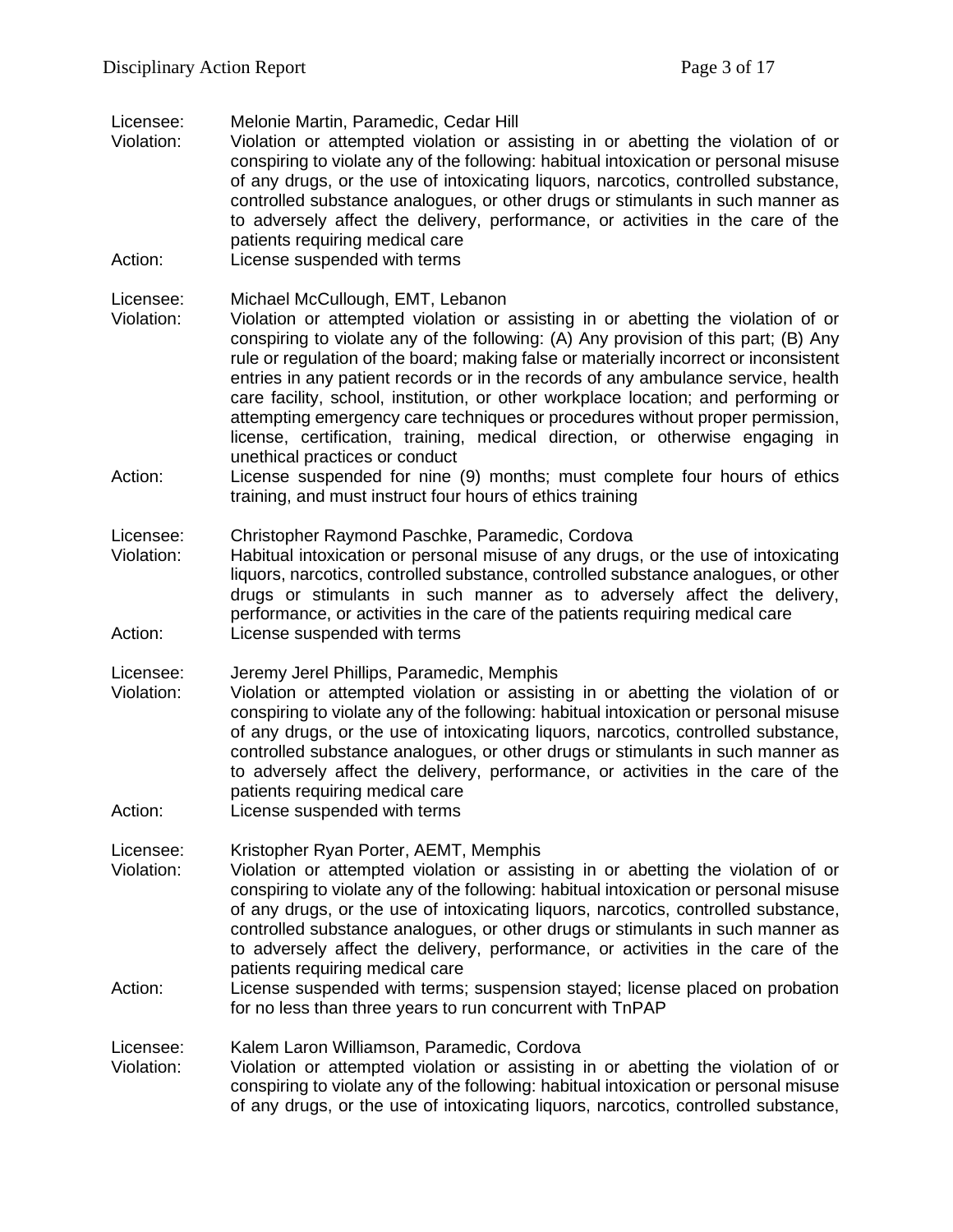controlled substance analogues, or other drugs or stimulants in such manner as to adversely affect the delivery, performance, or activities in the care of the patients requiring medical care

Action: License suspended with terms

## **BOARD OF MASSAGE LICENSURE**

| Licensee:<br>Violation:<br>Action: | ACU Massage, Establishment, Knoxville<br>Allowing the practice of massage by an unlicensed individual<br>License revoked                                                                                                                                                                                                                                                                                 |
|------------------------------------|----------------------------------------------------------------------------------------------------------------------------------------------------------------------------------------------------------------------------------------------------------------------------------------------------------------------------------------------------------------------------------------------------------|
| Licensee:<br>Violation:<br>Action: | Rosanna Adcock, LMT, Woodbury<br>Failure to properly maintain sufficient continuing education credits<br>Agreed citation; complete 12 continuing education hours plus 6 penalty hours;<br>assessed a civil penalty of \$450.00                                                                                                                                                                           |
| Licensee:<br>Violation:<br>Action: | Back to Basics Massage Therapy, Establishment, Kingsport**<br>Operating an establishment without a valid massage establishment license<br>Conditional license granted; assessed civil penalties totaling \$5,300<br>**Delayed reporting from July 2018                                                                                                                                                   |
| Licensee:<br>Violation:            | Back to Basics Massage Therapy, Establishment, Kingsport<br>Owner and operator of the establishment is guilty of willful negligence in the<br>practice of massage; has practiced as a licensed massage therapist in an<br>unlicensed massage establishment; and guilty of unethical or unprofessional<br>conduct, to wit: sexual conduct, sexual activity, or sexualizing behavior involving<br>a client |
| Action:                            | License revoked; assessed costs not to exceed \$3,000                                                                                                                                                                                                                                                                                                                                                    |
| Licensee:<br>Violation:<br>Action: | Amie Bankowski, LMT, Sparta<br>Has practiced as a licensed massage therapist in an unlicensed massage<br>establishment<br>License placed on probation until civil penalties and costs are paid in full;<br>assessed civil penalties totaling \$2,100, plus costs not to exceed \$2,000                                                                                                                   |
| Licensee:<br>Violation:<br>Action: | Dixie Elizabeth Blackstock, LMT, Jackson<br>Failure to timely renew license and practiced massage on a lapsed license<br>Agreed citation; assessed a civil penalty of \$100.00                                                                                                                                                                                                                           |
| Licensee:<br>Violation:<br>Action: | Allison Marie Butler, LMT, Knoxville<br>Failure to properly maintain sufficient continuing education credits<br>Agreed citation; complete 24 continuing education hours plus 6 penalty hours;<br>assessed a civil penalty of \$750.00                                                                                                                                                                    |
| Licensee:<br>Violation:<br>Action: | Chunmei Cao, LMT, Knoxville<br>Allowing the practice of massage by an unlicensed individual<br>License placed on probation until February 11, 2022 with terms; during the<br>probationary period, is prohibited from operating, being the person responsible<br>at, or having in ownership interest in any massage establishment; must appear                                                            |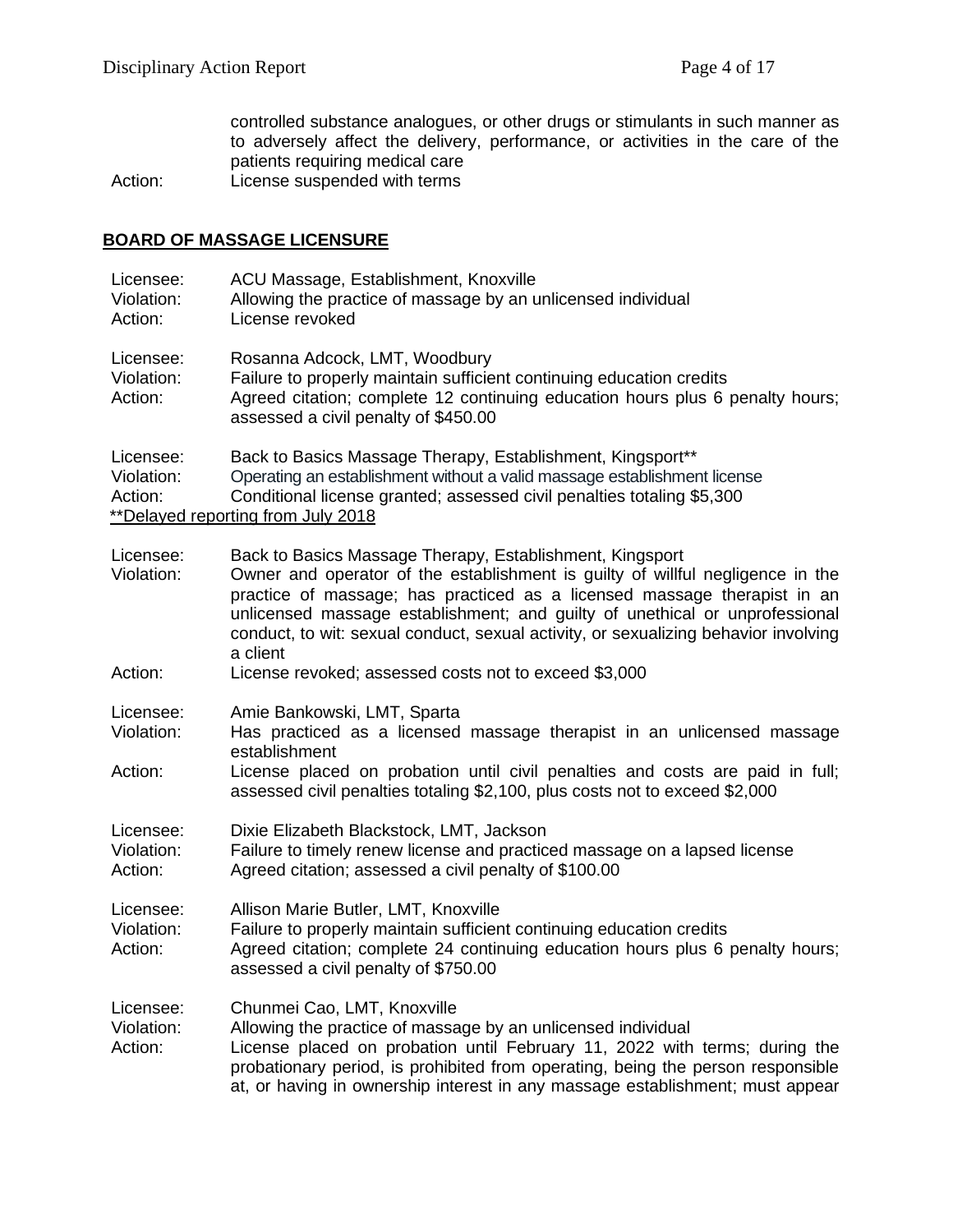|                                    | before the Board if applying for an establishment license after the probationary<br>period has ended                                                                                                                                    |
|------------------------------------|-----------------------------------------------------------------------------------------------------------------------------------------------------------------------------------------------------------------------------------------|
| Licensee:                          | Xu Chen, LMT Applicant, Cordova                                                                                                                                                                                                         |
| Violation:                         | Failed to obtain education meeting Tennessee's minimum standards.                                                                                                                                                                       |
| Action:                            | Application denied.                                                                                                                                                                                                                     |
| Licensee:                          | Erica Andrea Clontz, LMT, Rogersville                                                                                                                                                                                                   |
| Violation:                         | Failure to timely renew license and practiced massage on a lapsed license                                                                                                                                                               |
| Action:                            | Agreed citation; assessed a civil penalty of \$100.00                                                                                                                                                                                   |
| Licensee:<br>Violation:<br>Action: | Jazity Cane'Snae Davis, LMT, Knoxville<br>Failure to properly maintain sufficient continuing education credits<br>Agreed citation; complete 25 continuing education hours plus 6 penalty hours;<br>assessed a civil penalty of \$775.00 |
| Licensee:                          | Lynda Gayle Deacon, LMT, Memphis                                                                                                                                                                                                        |
| Violation:                         | Failure to timely renew license and practiced massage on a lapsed license                                                                                                                                                               |
| Action:                            | Agreed citation; assessed a civil penalty of \$850.00                                                                                                                                                                                   |
| Licensee:                          | Lauren Mallory Dean, LMT, Hermitage                                                                                                                                                                                                     |
| Violation:                         | Failure to timely renew license and practiced massage on a lapsed license                                                                                                                                                               |
| Action:                            | Agreed citation; assessed a civil penalty of \$600.00                                                                                                                                                                                   |
| Licensee:                          | Rebecca A. Dennison, LMT, Chattanooga                                                                                                                                                                                                   |
| Violation:                         | Failure to timely renew license and practiced massage on a lapsed license                                                                                                                                                               |
| Action:                            | Agreed citation; assessed a civil penalty of \$1,350                                                                                                                                                                                    |
| Licensee:<br>Violation:<br>Action: | Monique Farrell Fitton, LMT, Heiskell<br>Failure to properly maintain sufficient continuing education credits<br>Agreed citation; complete 4 continuing education hours plus 6 penalty hours;<br>assessed a civil penalty of \$250.00   |
| Licensee:<br>Violation:<br>Action: | Foot Massage Zendora, Establishment, Smyrna<br>Allowing the practice of massage by an unlicensed individual<br>License revoked; assessed civil penalties totaling \$2,000, plus costs not to<br>exceed \$3,000                          |
| Licensee:                          | Vanessa Gause, LMT Applicant, Ooltewah                                                                                                                                                                                                  |
| Violation:                         | Advertising massage services without an active license                                                                                                                                                                                  |
| Action:                            | Conditional license granted; assessed a civil penalty of \$100.00                                                                                                                                                                       |
| Licensee:                          | A Glimmer of Hope, Establishment, Athens                                                                                                                                                                                                |
| Violation:                         | Guilty of operating a massage establishment on a lapsed license                                                                                                                                                                         |
| Action:                            | Agreed Citation; assessed civil penalty of \$200.00                                                                                                                                                                                     |
| Licensee:<br>Violation:<br>Action: | Zak Goodman-Strauss, LMT, Sevierville<br>Failure to properly maintain sufficient continuing education credits<br>Agreed citation; complete 7 continuing education hours plus 6 penalty hours;<br>assessed a civil penalty of \$325.00   |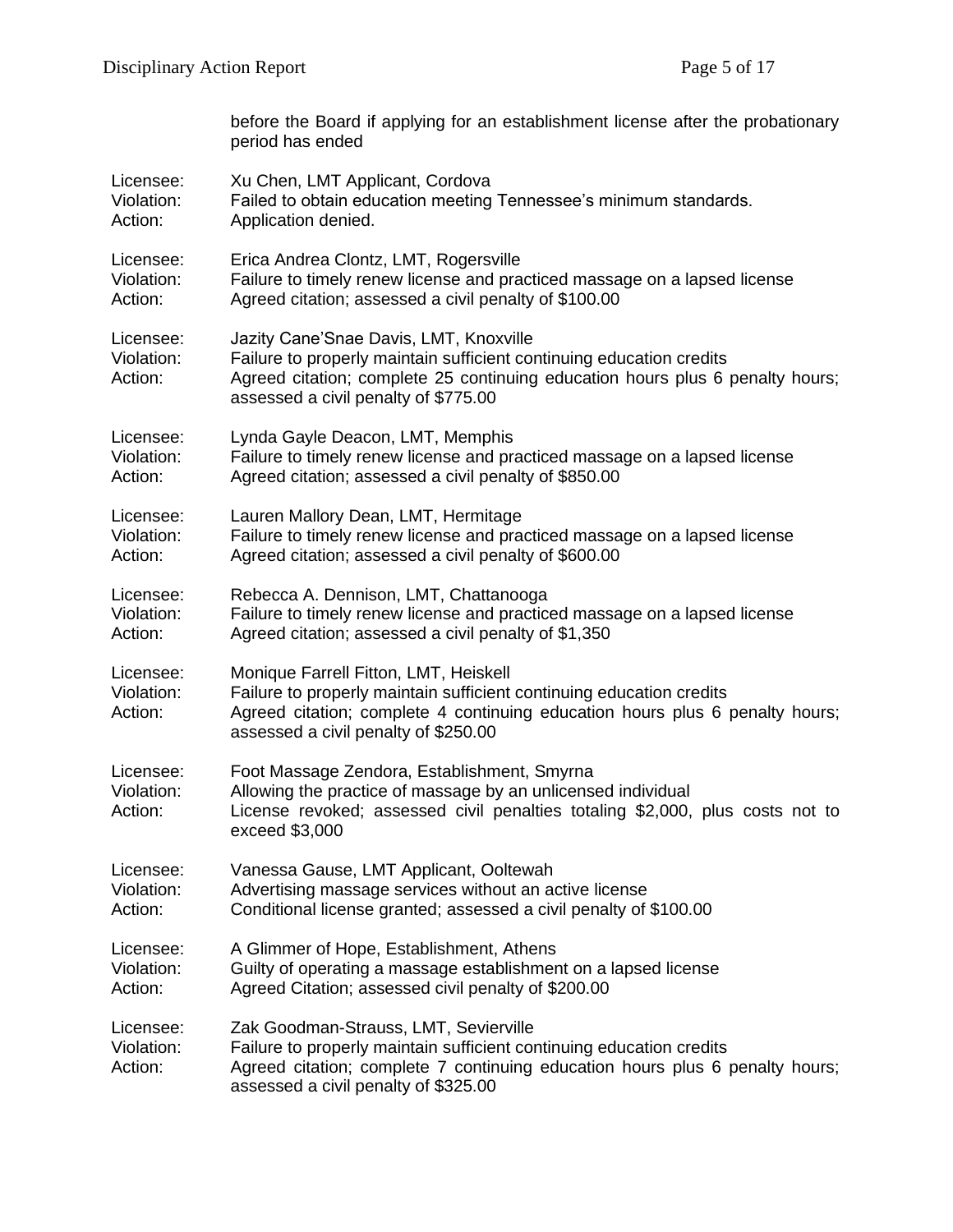| Licensee:<br>Violation:<br>Action: | Lina Hall, LMT, Johnson City<br>Failure to properly maintain sufficient continuing education credits<br>Agreed citation; complete 24 continuing education hours plus 6 penalty hours;<br>assessed a civil penalty of \$750.00                                                |
|------------------------------------|------------------------------------------------------------------------------------------------------------------------------------------------------------------------------------------------------------------------------------------------------------------------------|
| Licensee:<br>Violation:<br>Action: | Cledis Dean Hamilton, LMT, Sevierville<br>Failure to timely renew license and practiced massage on a lapsed license<br>Agreed citation; assessed a civil penalty of \$400.00                                                                                                 |
| Licensee:<br>Violation:<br>Action: | Spencer Hargis, LMT, Knoxville<br>Felony conviction for sexual battery<br>License voluntarily surrendered same as revocation; Respondent is not eligible<br>to apply for a new massage therapist license or to reinstate his surrendered<br>license in the future            |
| Licensee:<br>Violation:<br>Action: | Head to Toe Massage, Establishment, Knoxville,<br>Allowing the practice of massage by an unlicensed individual<br>License revoked                                                                                                                                            |
| Licensee:<br>Violation:<br>Action: | Heal U, LLC, Establishment Applicant, Johnson City<br>Advertising massage services without an active license<br>Conditional establishment license granted; assessed civil penalties totaling \$400                                                                           |
| Licensee:<br>Violation:<br>Action: | Dru Katherine Ciesinski Herring, LMT, Vallejo, CA<br>Failure to properly maintain sufficient continuing education credits<br>Agreed citation; complete 18 continuing education hours plus 6 penalty hours;<br>assessed a civil penalty of \$600.00                           |
| Licensee:<br>Violation:<br>Action: | Xiuhong Hu, LMT Applicant, Knoxville<br>Failed to obtain education meeting Tennessee's minimum standards; and guilty<br>of fraud in the practice of massage or fraud or deceit in the licensee's admission<br>to the practice of massage<br>Application denied               |
| Licensee:<br>Violation:<br>Action: | Jingyu Wu dba Foot Spa & Massage, Establishment, Knoxville<br>Allowing the practice of massage by an unlicensed individual<br>License revoked effective January 1, 2022                                                                                                      |
| Licensee:<br>Violation:<br>Action: | Johnson City Massage, Establishment, Johnson City<br>Guilty of operating a massage establishment on a lapsed license<br>Agreed Citation; assessed civil penalty of \$700.00                                                                                                  |
| Licensee:<br>Violation:            | Lavesha Johnson, LMT, Antioch<br>Failure to properly maintain sufficient continuing education credits; failure to<br>timely renew license and practiced massage on a lapsed license; and guilty of<br>fraud or deceit in the licensee's admission to the practice of massage |
| Action:                            | Conditional reinstatement granted; must complete 17 hours of deficient<br>continuing education; assessed civil penalties totaling \$3,000; must submit proof<br>of completing all continuing education hours during the 2021-2022 continuing<br>education cycle              |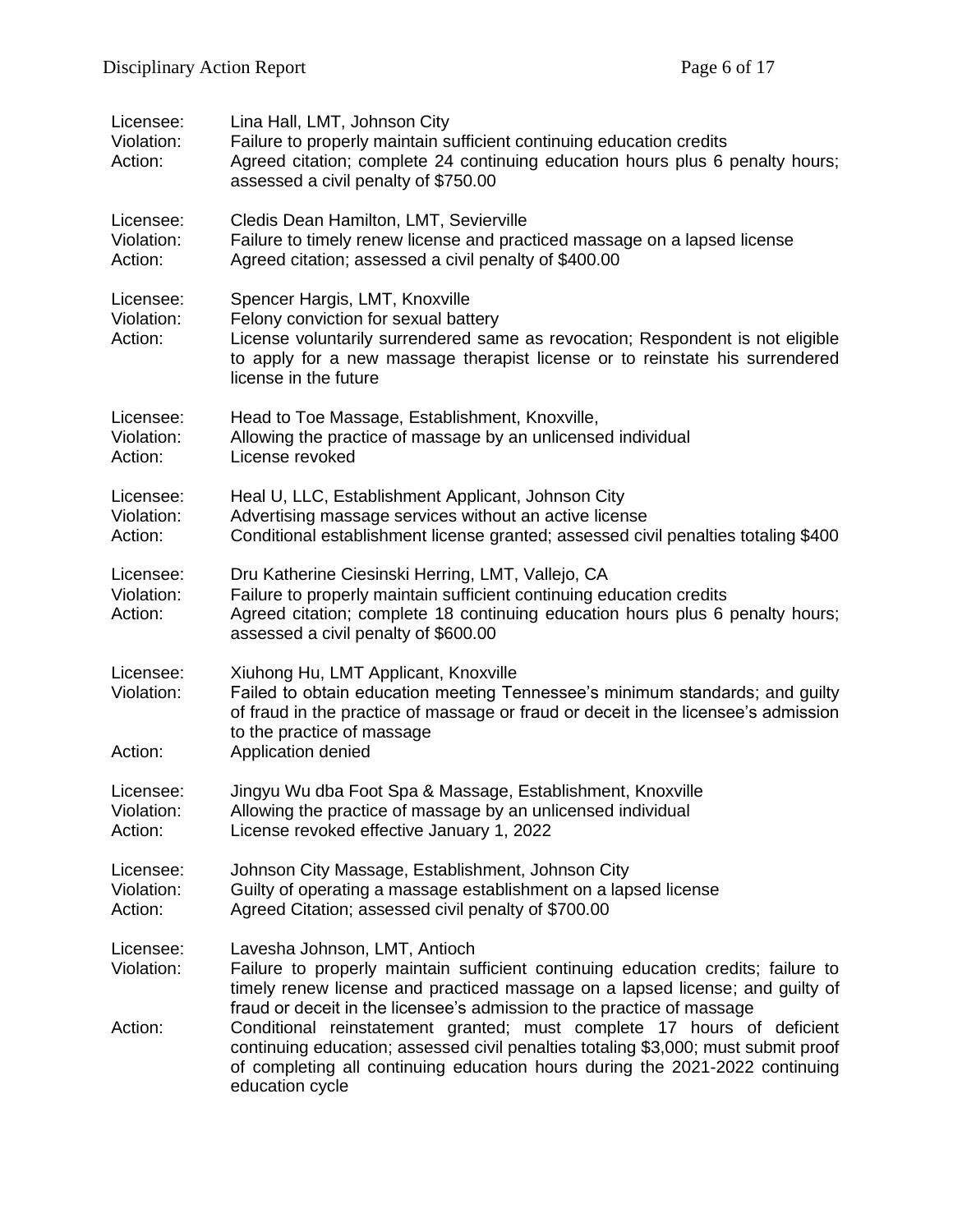| Licensee:<br>Violation:            | Lavesha Johnson, LMT, Antioch**<br>Failure to properly maintain sufficient continuing education credits; and failure to<br>timely renew license and practiced massage on a lapsed license                                                                                                                                                        |  |  |
|------------------------------------|--------------------------------------------------------------------------------------------------------------------------------------------------------------------------------------------------------------------------------------------------------------------------------------------------------------------------------------------------|--|--|
| Action:                            | License reinstatement application denied                                                                                                                                                                                                                                                                                                         |  |  |
|                                    | **Delayed reporting from December 2017                                                                                                                                                                                                                                                                                                           |  |  |
| Licensee:<br>Violation:            | Lavesha Johnson, LMT, Antioch<br>Failure to properly maintain sufficient continuing education credits; failure to<br>timely renew license and practiced massage on a lapsed license; and guilty of<br>fraud or deceit in the licensee's admission to the practice of massage                                                                     |  |  |
| Action:                            | Conditional reinstatement granted; must complete 17 hours of deficient<br>continuing education; assessed civil penalties totaling \$3,000; must submit proof<br>of completing all continuing education hours during the 2021-2022 continuing<br>education cycle                                                                                  |  |  |
| Licensee:<br>Violation:            | Rainye Johnson, LMT, Memphis<br>Failure to complete required continuing education; falsely stating on license<br>renewal that Respondent had completed the required continuing education.                                                                                                                                                        |  |  |
| Action:                            | License suspended; must complete 21 continuing education hours; upon receipt<br>of continuing education hours, license shall be placed on probation until civil<br>penalties and costs are paid in full; assessed civil penalties totaling \$525, plus<br>costs not to exceed \$2,000                                                            |  |  |
| Licensee:<br>Violation:<br>Action: | Tanya Renee Johnson, LMT, Brentwood<br>Failure to properly maintain sufficient continuing education credits<br>Agreed citation; complete 14 continuing education hours plus 6 penalty hours;<br>assessed a civil penalty of \$500.00                                                                                                             |  |  |
| Licensee:<br>Violation:<br>Action: | Kimberly Jones, LMT, Memphis<br>Failure to complete required continuing education; falsely stating on license<br>renewal that Respondent had completed the required continuing education.<br>License placed on probation; must complete continuing education hours;<br>assessed civil penalties totaling \$450, plus costs not to exceed \$1,000 |  |  |
| Licensee:<br>Violation:<br>Action: | Penny Jean Krips, LMT, Maryville<br>Failure to properly maintain sufficient continuing education credits<br>Agreed citation; complete 5 continuing education hours plus 6 penalty hours;<br>assessed a civil penalty of \$275.00                                                                                                                 |  |  |
| Licensee:<br>Violation:<br>Action: | Kristy's Therapeutic Massage and Bodywork, Establishment, Murfreesboro<br>Guilty of operating a massage establishment on a lapsed license<br>Agreed Citation; assessed civil penalty of \$100.00                                                                                                                                                 |  |  |
| Licensee:<br>Violation:<br>Action: | LA Reflexology, Establishment, Mt. Juliet<br>Allowing the practice of massage by an unlicensed individual<br>License revoked; assessed civil penalties totaling \$3,000, plus costs not to<br>exceed \$2,000                                                                                                                                     |  |  |
| Licensee:<br>Violation:            | Massage Glory, Establishment Applicant, Murfreesboro<br>Advertising massage services without an active license                                                                                                                                                                                                                                   |  |  |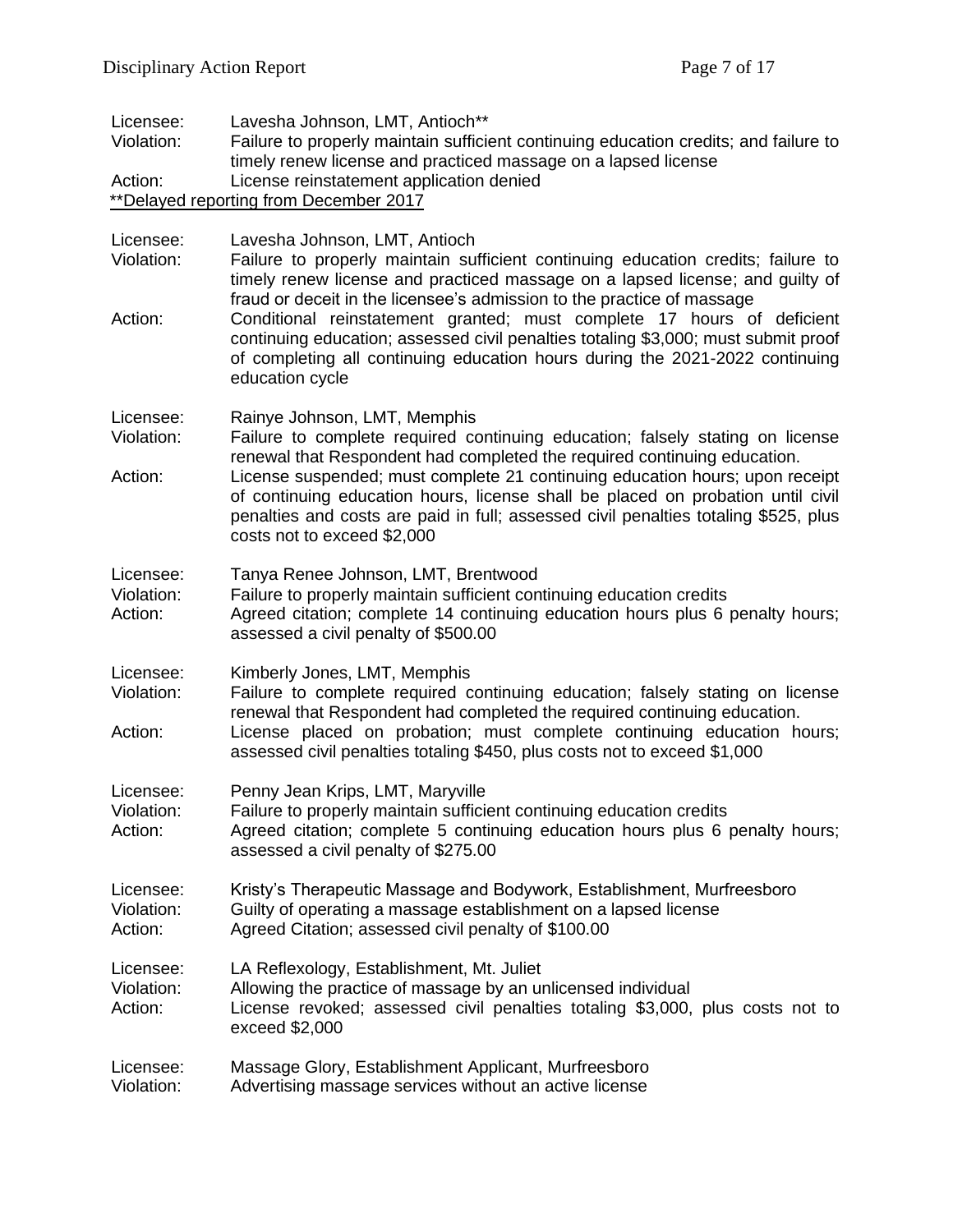| Action:                            | Conditional establishment license granted; assessed civil penalties totaling<br>\$700.00                                                                                                                                                                                                                                                                                                  |
|------------------------------------|-------------------------------------------------------------------------------------------------------------------------------------------------------------------------------------------------------------------------------------------------------------------------------------------------------------------------------------------------------------------------------------------|
| Licensee:<br>Violation:<br>Action: | Gabriel Edward Mederos, LMT, Lebanon<br>Failure to properly maintain sufficient continuing education credits<br>Agreed citation; complete 25 continuing education hours plus 6 penalty hours;<br>assessed a civil penalty of \$775.00                                                                                                                                                     |
| Licensee:<br>Violation:<br>Action: | Natural Body Riverview, Establishment, Chattanooga<br>Guilty of operating a massage establishment on a lapsed license<br>Agreed Citation; assessed civil penalty of \$1,350                                                                                                                                                                                                               |
| Licensee:<br>Violation:<br>Action: | David Cody Lee Ogle, LMT, Cleveland<br>Failure to timely renew license and practiced massage on a lapsed license<br>Agreed citation; assessed a civil penalty of \$100.00                                                                                                                                                                                                                 |
| Licensee:<br>Violation:<br>Action: | Melanie Joye Pherson, LMT, Nashville<br>Failure to timely renew license and practiced massage on a lapsed license<br>Agreed citation; assessed a civil penalty of \$200.00                                                                                                                                                                                                                |
| Licensee:<br>Violation:<br>Action: | Rejuvenation Massage, Establishment Applicant, Elizabethton<br>Advertising massage services without an active license<br>Conditional establishment license granted; assessed civil penalties totaling<br>\$1,100                                                                                                                                                                          |
| Licensee:<br>Violation:<br>Action: | Bryan Reynolds, LMT, Kingsport<br>Guilty of willful negligence in the practice of massage; has practiced as a licensed<br>massage therapist in an unlicensed massage establishment; and guilty of<br>unethical or unprofessional conduct, to wit: sexual conduct, sexual activity, or<br>sexualizing behavior involving a client<br>License revoked; assessed costs not to exceed \$3,000 |
| Licensee:<br>Violation:<br>Action: | Sarah Oliver, LMT, Establishment Applicant, Winchester<br>Practicing without an establishment license<br>Conditional establishment license granted; assessed civil penalties totaling<br>\$900.00                                                                                                                                                                                         |
| Licensee:<br>Violation:<br>Action: | Skyler Davis Slaton, LMT, Nashville<br>Failure to timely renew license and practiced massage on a lapsed license<br>Agreed citation; assessed a civil penalty of \$300.00                                                                                                                                                                                                                 |
| Licensee:<br>Violation:<br>Action: | Kimberly Hoppers Smith, LMT, Bells<br>Failure to properly maintain sufficient continuing education credits<br>Agreed citation; complete 12 continuing education hours plus 6 penalty hours;<br>assessed a civil penalty of \$450.00                                                                                                                                                       |
| Licensee:<br>Violation:<br>Action: | Tennessee Fitness Spa, Establishment, Waynesboro<br>Guilty of operating a massage establishment on a lapsed license<br>Agreed Citation; assessed civil penalty of \$1,350                                                                                                                                                                                                                 |
| Licensee:                          | Kimberly Nicole Troup, LMT, Mt. Juliet                                                                                                                                                                                                                                                                                                                                                    |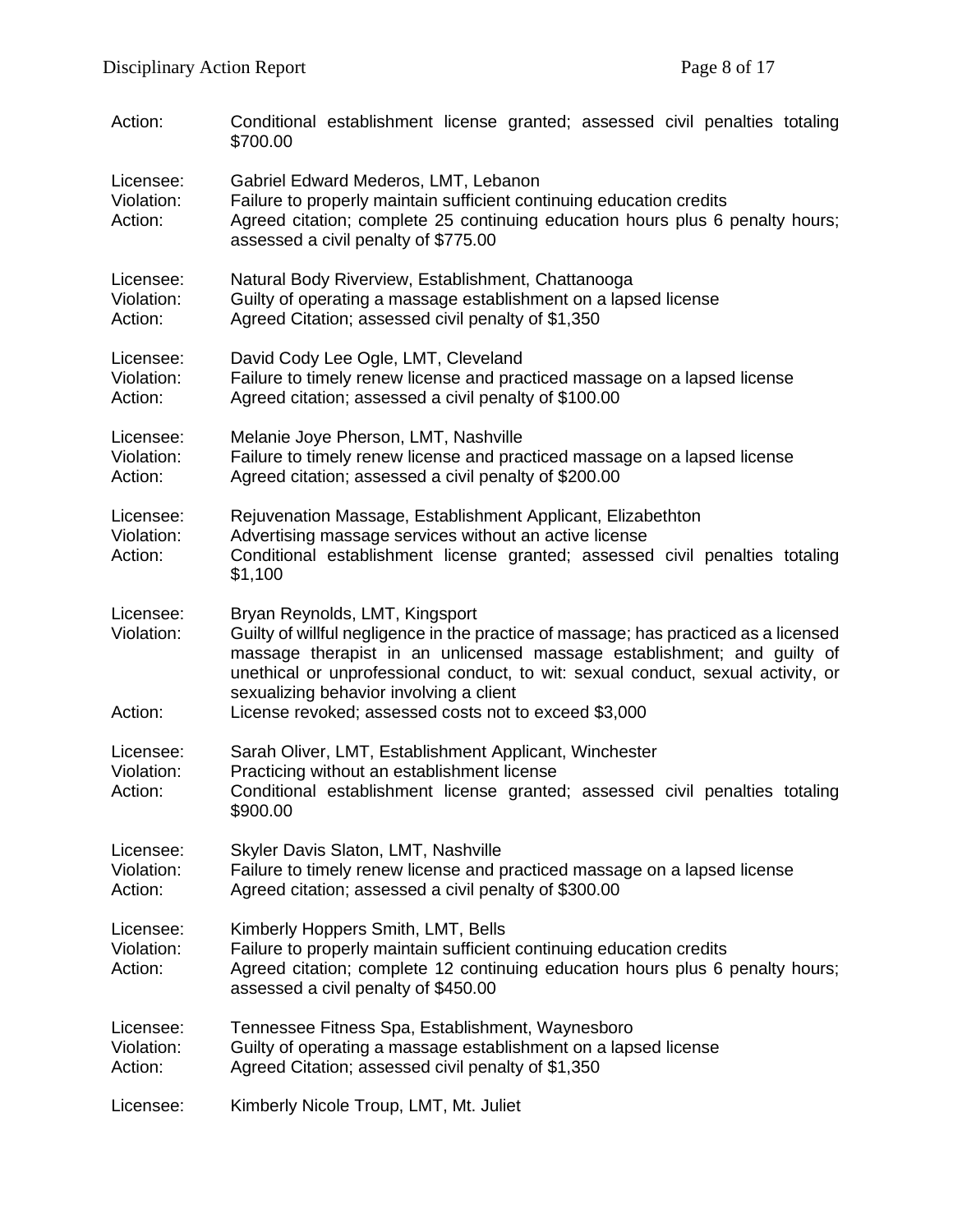| Violation:<br>Action:              | Failure to properly maintain sufficient continuing education credits<br>Agreed citation; complete 3 continuing education hours plus 6 penalty hours;<br>assessed a civil penalty of \$225.00                                                                                                                                                            |
|------------------------------------|---------------------------------------------------------------------------------------------------------------------------------------------------------------------------------------------------------------------------------------------------------------------------------------------------------------------------------------------------------|
| Licensee:<br>Violation:<br>Action: | Laura Wallace, LMT, Nashville<br>Failure to complete required continuing education; falsely stating on license<br>renewal that Respondent had completed the required continuing education.<br>License suspended; must complete 10 continuing education hours; upon receipt                                                                              |
|                                    | of continuing education hours, license shall be placed on probation until civil<br>penalties and costs are paid in full; assessed civil penalties totaling \$500, plus<br>costs not to exceed \$2,000.                                                                                                                                                  |
| Licensee:<br>Violation:<br>Action: | Anna Cathryn Waller-Ely (aka Zoella Anna-Cathryn Ely), LMT, Port St. Lucie, FL<br>Failure to properly maintain sufficient continuing education credits<br>Agreed citation; complete 4 continuing education hours plus 6 penalty hours;<br>assessed a civil penalty of \$250.00                                                                          |
| Licensee:<br>Violation:<br>Action: | Yizhe Wang, LMT, Gaithersburg, MD<br>Failure to properly maintain sufficient continuing education credits; and guilty of<br>fraud or deceit in the licensee's admission to the practice of massage<br>License suspended; must complete 30 hours of continuing education; assessed<br>civil penalties totaling \$1,500, plus costs not to exceed \$3,000 |
| Licensee:                          | Mercedes Watkins, LMT, Memphis                                                                                                                                                                                                                                                                                                                          |
| Violation:<br>Action:              | Failure to complete required continuing education; falsely stating on license<br>renewal that Respondent had completed the required continuing education.<br>License suspended; must complete 31 continuing education hours; upon receipt                                                                                                               |
|                                    | of continuing education hours, license shall be placed on probation until civil<br>penalties and costs are paid in full; assessed civil penalties totaling \$1,500, plus<br>costs not to exceed \$2,000.                                                                                                                                                |
| Licensee:<br>Violation:<br>Action: | Jessica Lynn Williams, LMT, Johnson City<br>Failure to properly maintain sufficient continuing education credits<br>Agreed citation; complete 2 continuing education hours plus 6 penalty hours;<br>assessed a civil penalty of \$200.00                                                                                                                |
| Licensee:<br>Violation:<br>Action: | Tracy Gail Wilson, LMT, Murfreesboro<br>Failure to timely renew license and practiced massage on a lapsed license<br>Agreed citation; assessed a civil penalty of \$200.00                                                                                                                                                                              |
| Licensee:<br>Violation:<br>Action: | Jingyu Wu, LMT, Knoxville<br>Allowing the practice of massage by an unlicensed individual<br>License placed on probation for three years with terms; during the probationary<br>period, is prohibited from operating, being the person responsible at, or having in<br>ownership interest in any massage establishment                                  |
| Licensee:<br>Violation:<br>Action: | Cong Zhang, LMT Applicant, Madison, AL<br>Failed to obtain education meeting Tennessee's minimum standards; and guilty<br>of fraud in the practice of massage or fraud or deceit in the licensee's admission<br>to the practice of massage<br>Application denied                                                                                        |
|                                    |                                                                                                                                                                                                                                                                                                                                                         |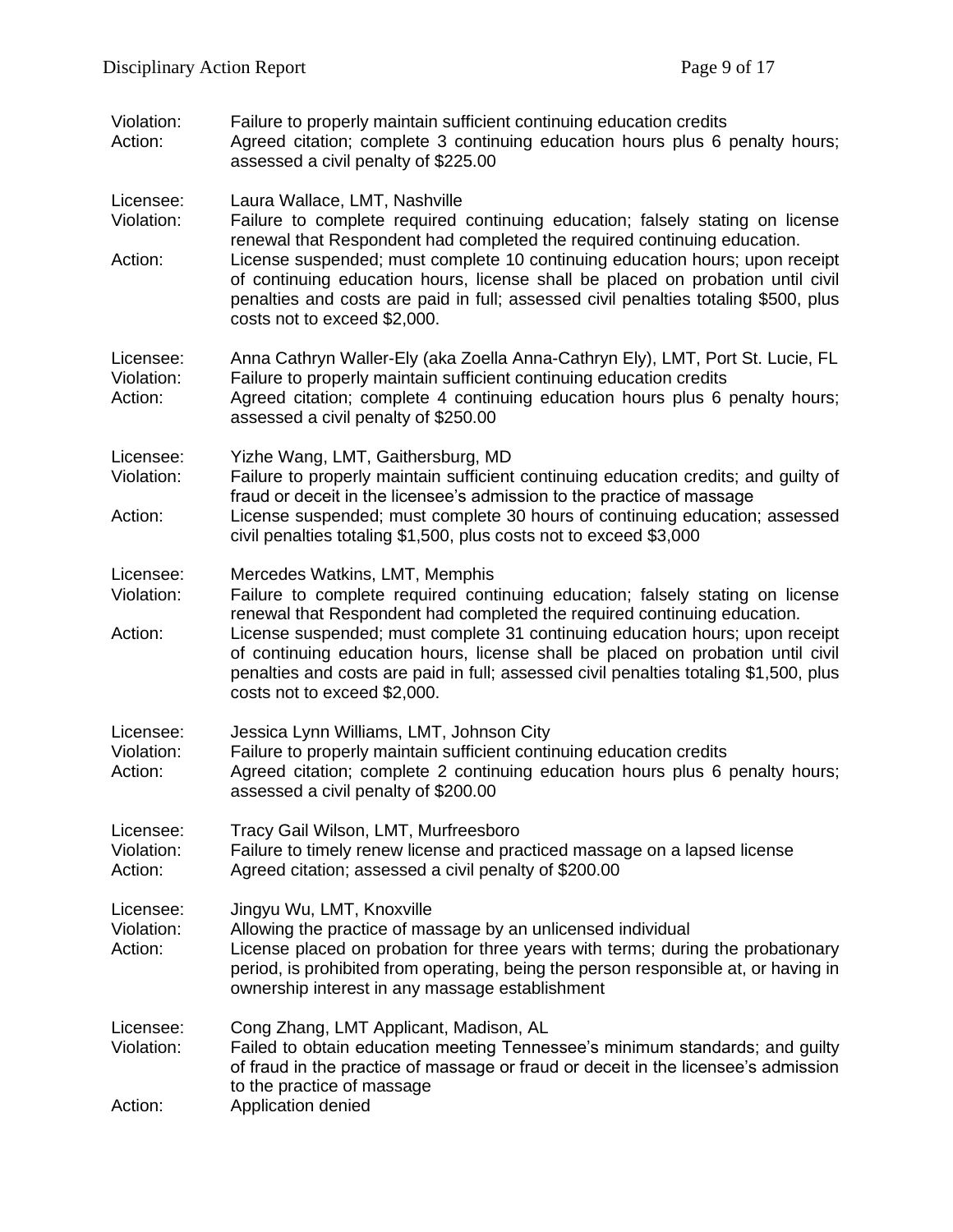### **BOARD OF MEDICAL EXAMINERS**

#### Licensee: James Herndon McElmurray III, MD, Mount Pleasant, SC

- Violation: Guilty of unprofessional conduct; Habitual intoxication or personal misuse of any drugs or the use of intoxicating liquors, narcotics, controlled substances, controlled substance analogues or other drugs or stimulants in such manner as to adversely affect the person's ability to practice medicine; and action in another state
- Action: Conditional reinstatement of license with terms; must enter into and maintain compliance with a five-year monitoring contract with the Tennessee Medical Foundation

## **BOARD OF NURSING**

| Licensee:<br>Violation:            | Kimberly Michele Anderson, MS LPN, Clarksville<br>Guilty of a crime; and guilty of unprofessional conduct; to wit: unauthorized use<br>or removal of narcotics, drugs, supplies, or equipment from any health care<br>facility, school, institution, or other workplace location; and engaging in acts of<br>dishonesty which relate to the practice of nursing                                                                                                                               |
|------------------------------------|-----------------------------------------------------------------------------------------------------------------------------------------------------------------------------------------------------------------------------------------------------------------------------------------------------------------------------------------------------------------------------------------------------------------------------------------------------------------------------------------------|
| Action:                            | Privilege to practice nursing in the State of Tennessee revoked; must cease and<br>desist the practice of nursing in the State of Tennessee; plus costs not to exceed<br>\$500.00                                                                                                                                                                                                                                                                                                             |
| Licensee:<br>Violation:<br>Action: | Cara Liana Barrier, RN, Antioch<br>Practicing nursing without a valid license<br>Conditional license granted; assessed civil penalties in the amount of \$1,000.00                                                                                                                                                                                                                                                                                                                            |
| Licensee:<br>Violation:            | Lisa Bilyeu, LPN, Springfield<br>Guilty of unprofessional conduct; to wit: violating confidentiality of information or<br>knowledge concerning the patient, except when required to do so by a court of<br>law                                                                                                                                                                                                                                                                                |
| Action:                            | License reprimanded; must obtain continuing education hours; assessed civil<br>penalties in the amount of \$250.00                                                                                                                                                                                                                                                                                                                                                                            |
| Licensee:<br>Violation:            | Patsy J. Burks, APRN/RN, Lawrenceburg<br>Guilty of a crime; unfit or incompetent by reason of negligence, habits, or other<br>cause; violated or attempted to violate, directly or indirectly, or assisted in or<br>abetted the violation of, or conspired to violate, any provision of this chapter or<br>any lawful order of the board issued pursuant thereto; and guilty of unprofessional<br>conduct; to wit: engaging in acts of dishonesty which relate to the practice of<br>nursing. |
| Action:                            | RN license and APRN certificate revoked; plus costs not to exceed \$10,000.00                                                                                                                                                                                                                                                                                                                                                                                                                 |
| Licensee:<br>Violation:            | Tammy Lynn Cairns, LPN, Clarksville<br>Guilty of unprofessional conduct; to wit: abandoning or neglecting a patient<br>requiring nursing care                                                                                                                                                                                                                                                                                                                                                 |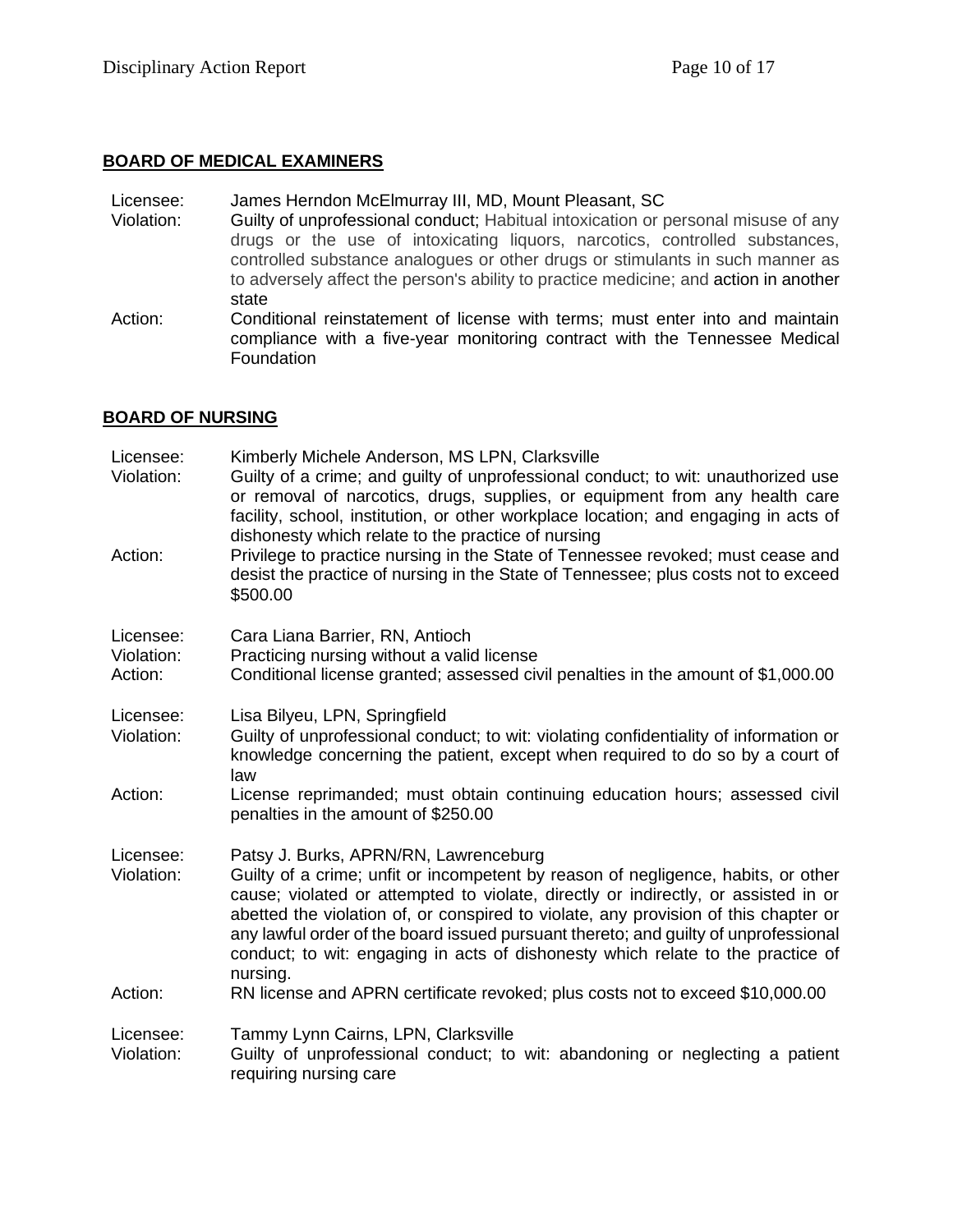Action: License reprimanded; must obtain continuing education hours; plus costs not to exceed \$500.00

Licensee: Samantha Crawford, LPN, Gordonsville

- Violation: Unfit or incompetent by reason of negligence, habits, or other cause; and guilty of unprofessional conduct
- Action: License suspended with terms

Licensee: Alexander Czerkasij, RN, Chattanooga

Violation: Unfit or incompetent by reason of negligence, habits, or other cause; and guilty of unprofessional conduct; to wit: being under the influence of alcoholic beverages, or under the influence of drugs which impair judgement while on duty in any health care facility, school, institution, or other workplace location Action: License suspended with terms; plus costs not to exceed \$500.00

Licensee: Reona Michelle Esson, APRN/RN, Memphis

- Violation: Refusing to submit to a drug test or testing positive for any drug on any government or private sector pre-employment, employer ordered, or confirmed drug test; guilty of a crime; unfit or incompetent by reason of negligence, habits, or other cause; addicted to alcohol or drugs to the degree of interfering with nursing duties; and guilty of unprofessional conduct; to wit: failure to maintain a record for each patient which accurately reflects the nursing problems and interventions for the patient and/or failure to maintain a record for each patient which accurately reflects the name and title of the nurse providing care; use of any intoxicating beverage or the illegal use of any narcotic or dangerous drug while on duty in any health care facility, school, institution, or other workplace location; being under the influence of alcoholic beverage or under the influence of drugs which impair judgement while on duty in any health care facility, school, institution, or other workplace location; impersonating another licensed practitioner; overprescribing or prescribing in a manner inconsistent with Rules 1000-04-08 and 1000-04-09; and engaging in acts of dishonesty which relate to the practice of nursing
- Action: RN license and APRN certificate suspended with terms; must complete the threeday course "Prescribing Controlled Drugs" offered at Vanderbilt University; assessed civil penalties in the amount of \$500.00; plus costs not to exceed \$200.00

| Licensee: | Kimberly M. Frazier, RN, Smithville |  |  |
|-----------|-------------------------------------|--|--|
|           |                                     |  |  |

Violation: Guilty of unprofessional conduct

Action: License suspended with terms; plus costs not to exceed \$250.00

Licensee: Kirby K. Gross, RN, Germantown

- Violation: Guilty of unprofessional conduct; to wit: revocation, suspension, probation, or other discipline of a license to practice nursing by another state or territory of the United States for any act or omission which would constitute grounds for the revocation, suspension, probation, or other discipline of a license in this state
- Action: License placed on probation for no less than three years to run concurrent with TNPAP

Licensee: Gary J. Guess, LPN, Jonesborough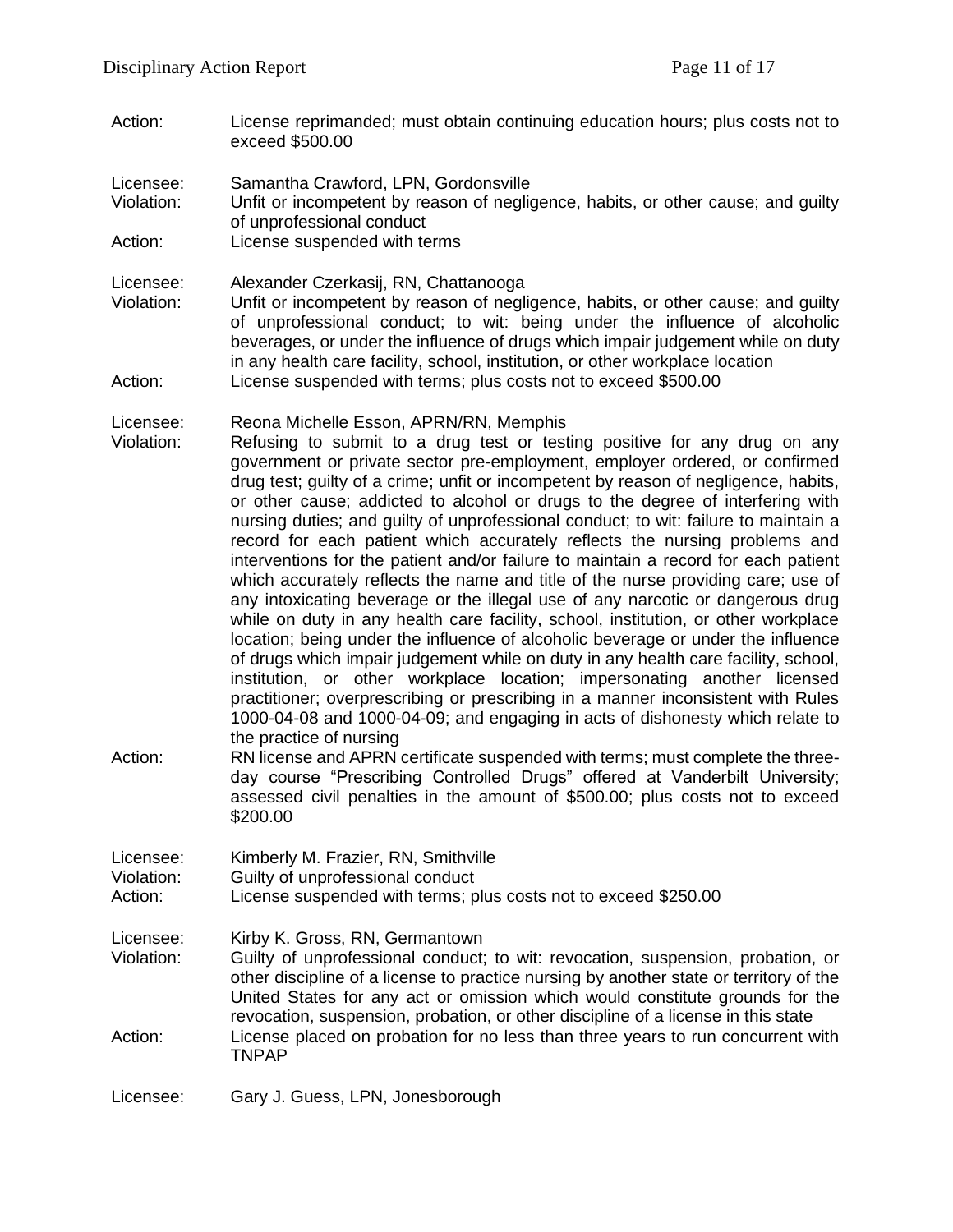Violation: Guilty of unprofessional conduct; to wit: unauthorized use or removal of narcotics, drugs, supplies, or equipment from any health care facility, school, institution, or other workplace location; engaging in acts of dishonesty which relate to the practice of nursing; and refusing to submit to a drug test or testing positive for any drug on any government or private sector pre-employment, employer ordered, or confirmed drug test Action: License revoked; assessed civil penalties in the amount of \$500.00; plus costs not to exceed \$1,000.00 Licensee: Cecily A. Hawsey, RN, Harvest AL Violation: Unfit or incompetent by reason of negligence, habits, or other cause; addicted to alcohol or drugs to the degree of interfering with nursing duties; and guilty of unprofessional conduct; to wit: unauthorized use or removal of narcotics, drugs, supplies, or equipment from any health care facility, school, institution, or other workplace location; and revocation, suspension, probation, or other discipline of a license to practice nursing by another state or territory of the United States for any act or omission which would constitute grounds for the revocation, suspension, probation, or other discipline of a license in this state Action: License suspended with terms Licensee: Rebecca L. Higgins, RN, Tracy City Violation: Guilty of unprofessional conduct Action: Conditional license reinstatement granted; license suspended with terms; suspension stayed; license placed on probation for no less than three years to run concurrent with TNPAP Licensee: Contessa Holley, RN, Pulaski Violation: Pending a final hearing Action: Pendente Lite Suspension of nursing license Licensee: Lisa Marie Hutsell, RN, Maryville Violation: Unfit or incompetent by reason of negligence, habits, or other cause; addicted to alcohol or drugs to the degree of interfering with nursing duties; and guilty of unprofessional conduct; to wit: violation confidentiality of information or knowledge concerning the patient, except when required to do so by a court of law Action: License suspended with terms; must obtain continuing education hours; assessed civil penalties in the amount of \$650.00 Licensee: Talitha R. Johnson, LPN, Nashville Violation: Testing positive for any drug on any government or private sector preemployment, employer ordered, or confirmed drug test; and guilty of unprofessional conduct Action: License suspended with terms Licensee: Tonya L. Kincer, RN, Mountain Grove MO Violation: Guilty of a crime; and is unfit or incompetent by reason of negligence, habits or other cause Action: License suspended with terms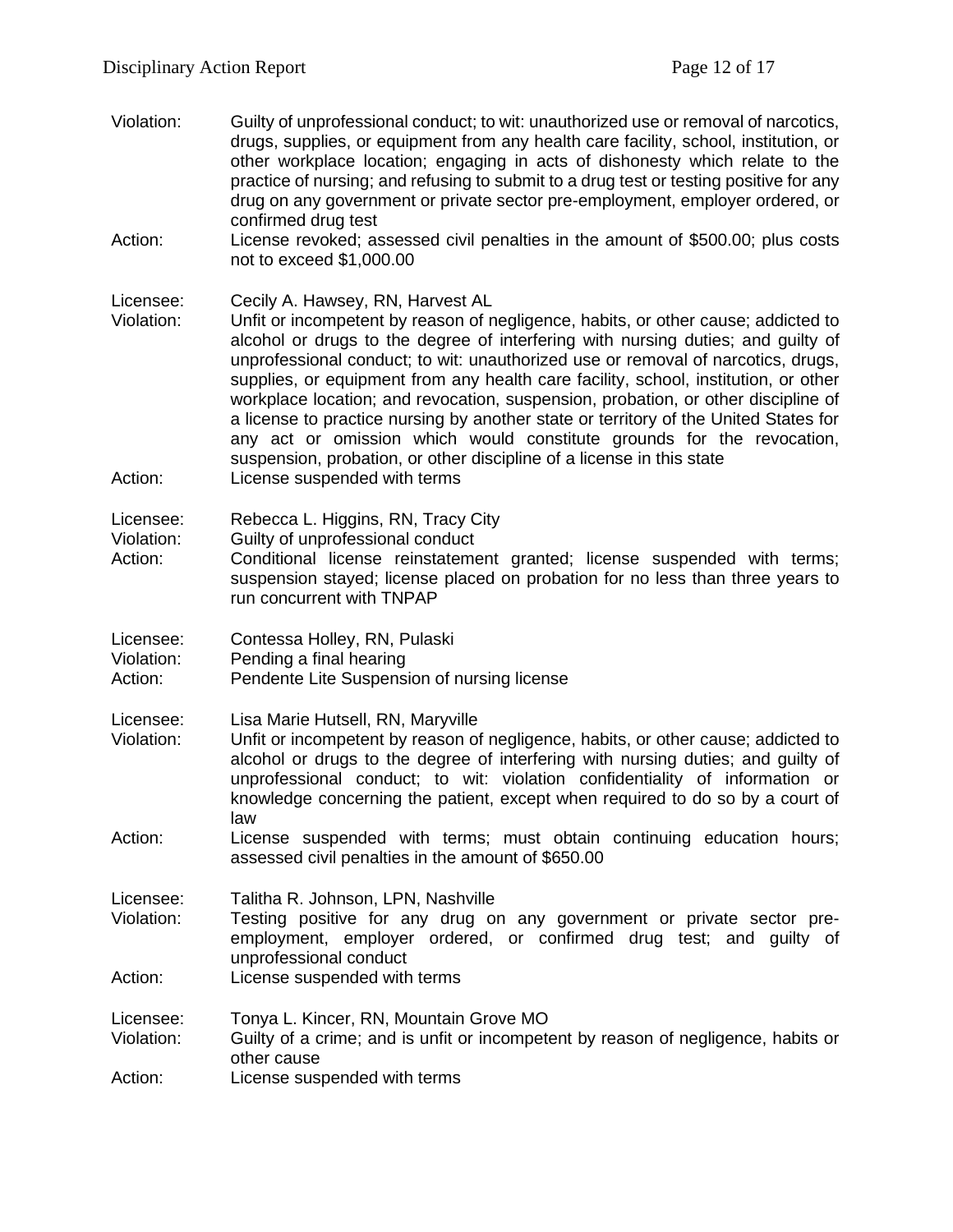Licensee: Sammie K. Ladd, LPN, Pelham Violation: Mentally incompetent; and guilty of unprofessional conduct; to wit: unauthorized use or removal of narcotics, drugs, supplies, or equipment from any health care facility, school, institution, or other workplace location Action: License suspended with terms Licensee: Mary H. Maddox, KY RN, Fulton KY Violation: Guilty of unprofessional conduct; to wit: intentionally or negligently causing physical or emotional injury to a patient; and revocation, suspension, probation, or other discipline of a license to practice nursing by another state or territory of the United States for any act or omission which would constitute grounds for the revocation, suspension, probation, or other discipline of a license in this state Action: Privilege to practice nursing in the state of Tennessee revoked; assessed civil penalty in the amount of \$1,000.00; plus costs not to exceed \$5,000.00 Licensee: Joel Miller, RN, Chattanooga Violation: Guilty of a crime; and guilty of unprofessional conduct; to wit: revocation, suspension, probation, or other discipline of a license to practice nursing by another state or territory of the United States for any act or omission which would constitute grounds for the revocation, suspension, probation, or other discipline of a license in this state Action: Conditional single state license reinstatement granted; license suspended with terms; suspension stayed; license placed on probation for no less than three years to run concurrent with TNPAP Licensee: Nhat Nguyen, RN, Cordova Violation: Addicted to alcohol or drugs to the degree of interfering with nursing duties; and guilty of unprofessional conduct; to wit: making false or materially incorrect, inconsistent, or unintelligible entries in any patient records or in the records of any health care facility, school, institution or other workplace location pertaining to the obtaining, possessing, or administration of any controlled substance as defined in the Federal Controlled Substance Act; unauthorized use or removal of narcotics, drugs, supplies, or equipment from any health care facility, school, institution, or other workplace location; and use of intoxicating beverage or the illegal use of any narcotic or dangerous drug while on duty in any health care facility, school, institution, or other workplace location Action: License suspended with terms; suspension stayed; license placed on probation for no less than three years to run concurrent with TNPAP Licensee: Amanda M. Scott, KY RN, Lafayette Violation: Guilty of unprofessional conduct; to wit: refusing to submit to a drug test or testing positive for any drug on any government or private sector pre-employment, employer ordered, or confirmed drug test Action: Privilege to practice nursing in the State of Tennessee voluntarily surrendered; plus costs not to exceed \$200.00 Licensee: Sheila Suratt, LPN, Dresden Violation: Refusing to submit to a drug test or testing positive for any drug on any government or private sector pre-employment, employer ordered, or confirmed drug test; unfit or incompetent by reason of negligence, habits, or other cause;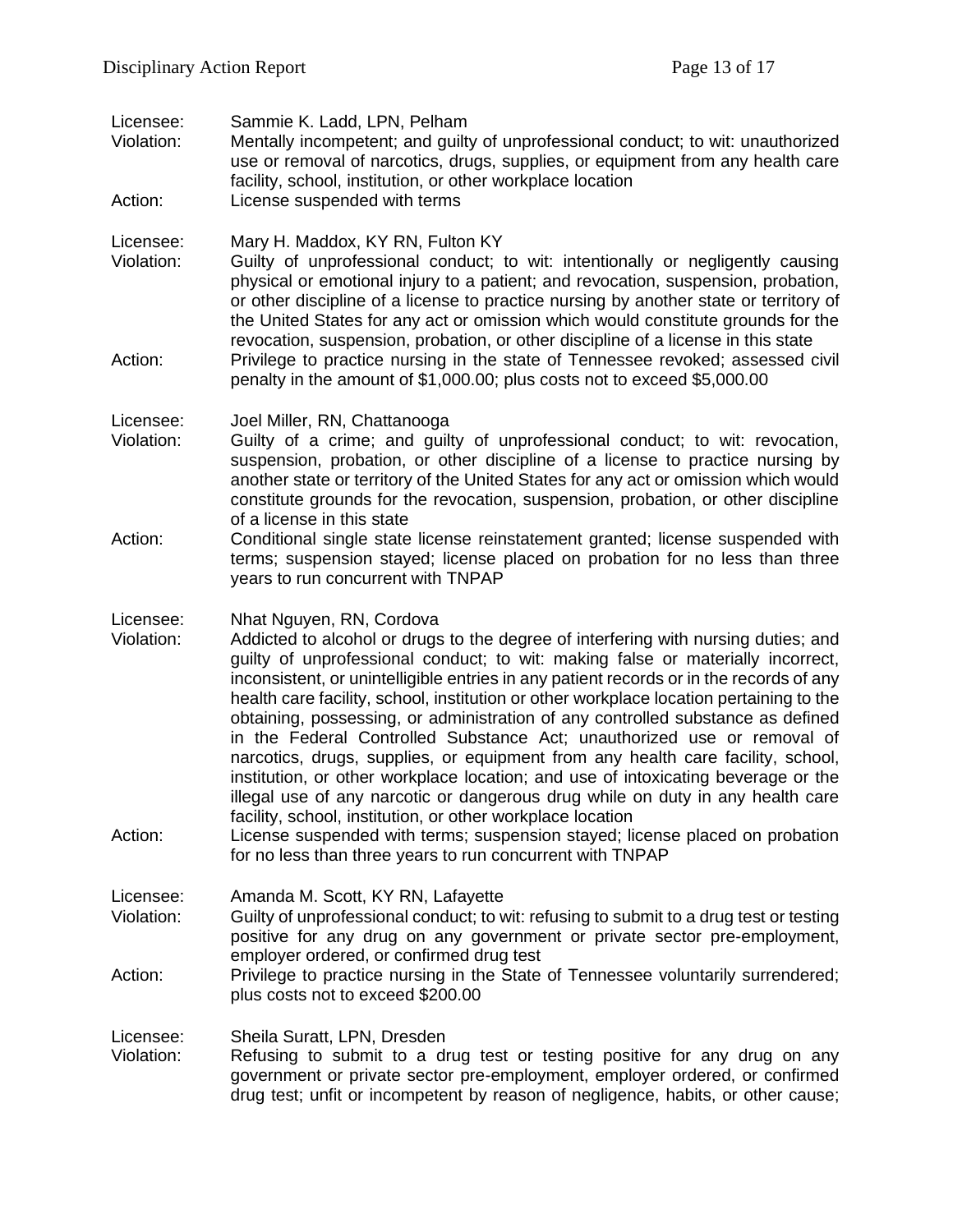and guilty of unprofessional conduct; to wit: unauthorized use or removal of narcotics, drugs, supplies, or equipment from any health care facility, school, institution, or other workplace location

Action: License voluntarily surrendered

#### **BOARD OF NURSING HOME ADMINISTRATORS**

Licensee: Henry Stovall Kendrick, IV NHA,

Violation: Failed to properly maintain sufficient continuing education credits. Action: Agreed Citation; must obtain 6.5 hours of continuing education credits within 90 days; assessed civil penalty of \$100.

## **BOARD OF OSTEOPATHIC EXAMINATION**

| Licensee:<br>Violation:<br>Action: | J.D. Littleton, DO, Clarksville<br>Failure to properly maintain sufficient continuing education credits<br>Agreed Citation; complete 2 hours of continuing education plus 10 penalty hours;<br>assessed civil penalty of \$80.00 |
|------------------------------------|----------------------------------------------------------------------------------------------------------------------------------------------------------------------------------------------------------------------------------|
| Licensee:<br>Violation:            | William Newton, DO, Manchester<br>Guilty of referring patients to a healthcare entity in which a licensee has an<br>ownership interest                                                                                           |
| $\mathbf{A}$ and $\mathbf{A}$      | the communication of the demonstration of the community ADA ADA.                                                                                                                                                                 |

Action: License reprimanded; assessed costs not to exceed \$6,000

### **PAIN MANAGEMENT CLINICS**

| Licensee:  | Nashville Pain and Wellness Center, PLLC, PMC, Columbia, Tennessee             |
|------------|--------------------------------------------------------------------------------|
| Violation: | Inspection of clinic reflected multiple deficiencies in clinic patient records |
| Action:    | Conditional license granted and placed on probation for six months.            |
| Licensee:  | Elite Pain Consultants, PLLC, Oak Ridge, Tennessee                             |
| Violation: | Inspection of clinic reflected multiple deficiencies in clinic patient records |

Action: Conditional license granted and placed on probation for six months

### **BOARD OF PHYSICAL THERAPY**

| Licensee:<br>Violation:            | Teresa Ard-Walling, a.k.a. Doris Teresa Ard-Walling, PTA, Portland, Tennessee<br>Guilty of accepting monetary "gifts" from a person with questionable mental<br>capacity.                  |
|------------------------------------|--------------------------------------------------------------------------------------------------------------------------------------------------------------------------------------------|
| Action:                            | License revoked, placed on the Abuse Registry; assessed civil penalty of \$1,500,<br>plus costs not to exceed \$15,000                                                                     |
| Licensee:<br>Violation:<br>Action: | Chad Douglas McDaniel, PT, Chattanooga, Tennessee<br>Disciplinary action in another state.<br>License reprimanded; assessed civil penalty of \$250.00, plus costs not to exceed<br>\$1,000 |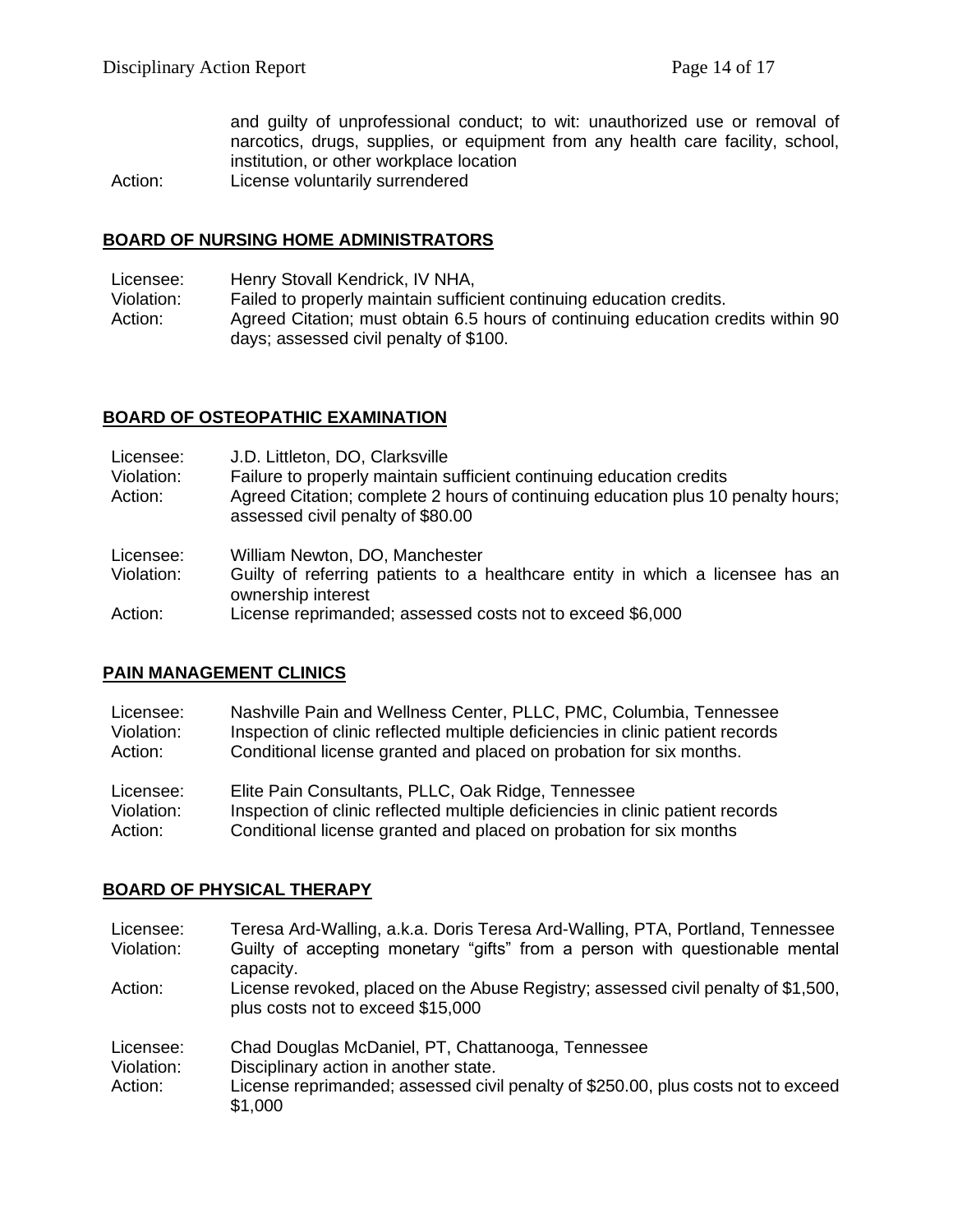| Licensee:<br>Violation:            | Cedric Sequoya Owens, PTA, Southaven, Mississippi<br>Making false or misleading statements or representations, guilty of fraud or deceit<br>in the licensee's practice by billing for services not rendered.                                                                                                                                                     |
|------------------------------------|------------------------------------------------------------------------------------------------------------------------------------------------------------------------------------------------------------------------------------------------------------------------------------------------------------------------------------------------------------------|
| Action:                            | License is placed on probation for 2 years; must successfully complete 6 hours<br>of continuing education on Tennessee physical therapy ethics and jurisprudence;<br>assessed civil penalty of \$1,500, plus costs not to exceed \$3,000.                                                                                                                        |
| Licensee:<br>Violation:<br>Action: | James A. Scolet, PTA, Ringgold, Georgia<br>Disciplinary action in another state<br>License reprimanded; assessed civil penalty of \$250.00, plus costs not to exceed<br>\$3,000                                                                                                                                                                                  |
| Licensee:<br>Violation:<br>Action: | Donald A. Sharp, Jr., PT, Knoxville, Tennessee<br>Failing to adhere to standards of ethics of the physical therapy profession<br>License reprimanded; discontinue providing cryotherapy services; successfully<br>complete 10 hours of continuing education in ethics and jurisprudence; assessed<br>civil penalty of \$500.00, plus costs not to exceed \$2,500 |
| Licensee:<br>Violation:            | Matthew W. Sullivan, PT, Knoxville, Tennessee<br>Making false or misleading statements or representations; and 0 guilty of fraud or<br>deceit in the licensee's practice by billing for services not rendered.                                                                                                                                                   |
| Action:                            | License is placed on probation for 3 years; must successfully complete 4 hours<br>of continuing education in ethics and jurisprudence; assessed civil penalty of<br>\$1,500, plus costs not to exceed \$10,000.                                                                                                                                                  |
| Licensee:<br>Violation:<br>Action: | Rudolf O. Thomsen, III, PTA, McMinnville, Tennessee<br>Guilty of misdemeanor assault of a patient.<br>License voluntarily surrendered, same as permanent revocation; placed on the<br>Abuse Registry; and assessed costs not to exceed \$2,500.                                                                                                                  |

## **BOARD OF PHYSICIAN ASSISTANTS**

| Licensee:  | Marlaine Martin, PA, Ooltewah, Tennessee                                   |
|------------|----------------------------------------------------------------------------|
| Violation: | Violation of Board Order by failing to maintain 100% compliance with TMF   |
|            | <b>Monitoring Agreement</b>                                                |
| Action:    | License voluntarily surrendered, same as revocation; assessed costs not to |
|            | exceed \$250.00                                                            |

# **BOARD OF RESPIRATORY CARE**

| Licensee:<br>Violation:<br>Action: | Barbara Renee Garrett (Shaver), RRT, Cleveland<br>Failure to properly maintain sufficient continuing education credits<br>Agreed citation; complete 3 continuing education hours plus 5 penalty hours;<br>assessed a civil penalty of \$300.00 |
|------------------------------------|------------------------------------------------------------------------------------------------------------------------------------------------------------------------------------------------------------------------------------------------|
| Licensee:                          | Natalie Michelle Gish, CRT, Horn Lake, MS                                                                                                                                                                                                      |
| Violation:                         | Failure to properly maintain sufficient continuing education credits                                                                                                                                                                           |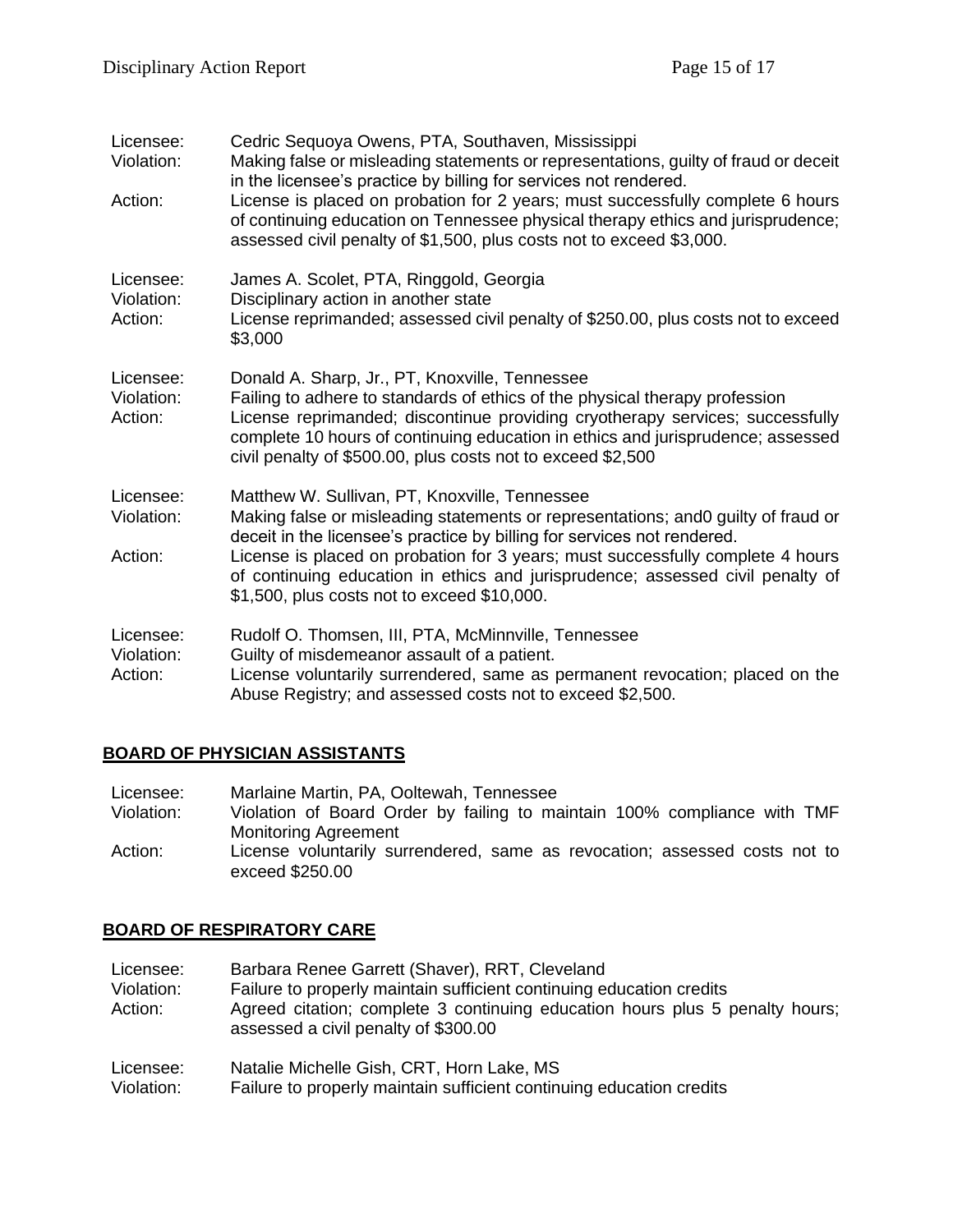| Action:                            | Agreed citation; complete 7 continuing education hours plus 5 penalty hours;<br>assessed a civil penalty of \$300.00                                                                                                                       |
|------------------------------------|--------------------------------------------------------------------------------------------------------------------------------------------------------------------------------------------------------------------------------------------|
| Licensee:<br>Violation:<br>Action: | Dinah Marie Lollar, CRT, Henry<br>Failure to properly maintain sufficient continuing education credits<br>Agreed citation; complete 7 continuing education hours plus 5 penalty hours;<br>assessed a civil penalty of \$300.00             |
| Licensee:<br>Violation:<br>Action: | Hermanah Pierre, CRT, Madison<br>Failure to properly maintain sufficient continuing education credits<br>Agreed citation; complete 12 continuing education hours plus 5 penalty hours;<br>assessed a civil penalty of \$300.00             |
| Licensee:<br>Violation:<br>Action: | Beverly Nicole Richardson, CRT, Arlington<br>Failure to properly maintain sufficient continuing education credits<br>Agreed citation; complete 24 continuing education hours plus 5 penalty hours;<br>assessed a civil penalty of \$300.00 |
| Licensee:<br>Violation:<br>Action: | Corry D. Rooks, RRT, Memphis<br>Failure to properly maintain sufficient continuing education credits<br>Agreed citation; complete 23 continuing education hours plus 5 penalty hours;<br>assessed a civil penalty of \$300.00              |
| Licensee:<br>Violation:<br>Action: | Sandra Whited, RRT, Bryant, AL<br>Failure to properly maintain sufficient continuing education credits<br>Agreed citation; complete 23 continuing education hours plus 5 penalty hours;<br>assessed a civil penalty of \$400.00            |

# **ABUSE REGISTRY**

| Name:       | <b>Chastity Alvis</b> |
|-------------|-----------------------|
| Abuse:      | Exploitation          |
| Profession: | Unlicensed            |
| Name:       | Geneva Angus          |
| Abuse:      | Neglect               |
| Profession: | Unlicensed            |
| Name:       | Doris T. Ard-Walling  |
| Abuse:      | Exploitation          |
| Profession: | PTA License #883      |
| Name:       | <b>Christy Brown</b>  |
| Abuse:      | Abuse, Neglect        |
| Profession: | CNA License #111427   |
| Name:       | Eugenia Foster        |
| Abuse:      | Abuse                 |
| Profession: | Unlicensed            |